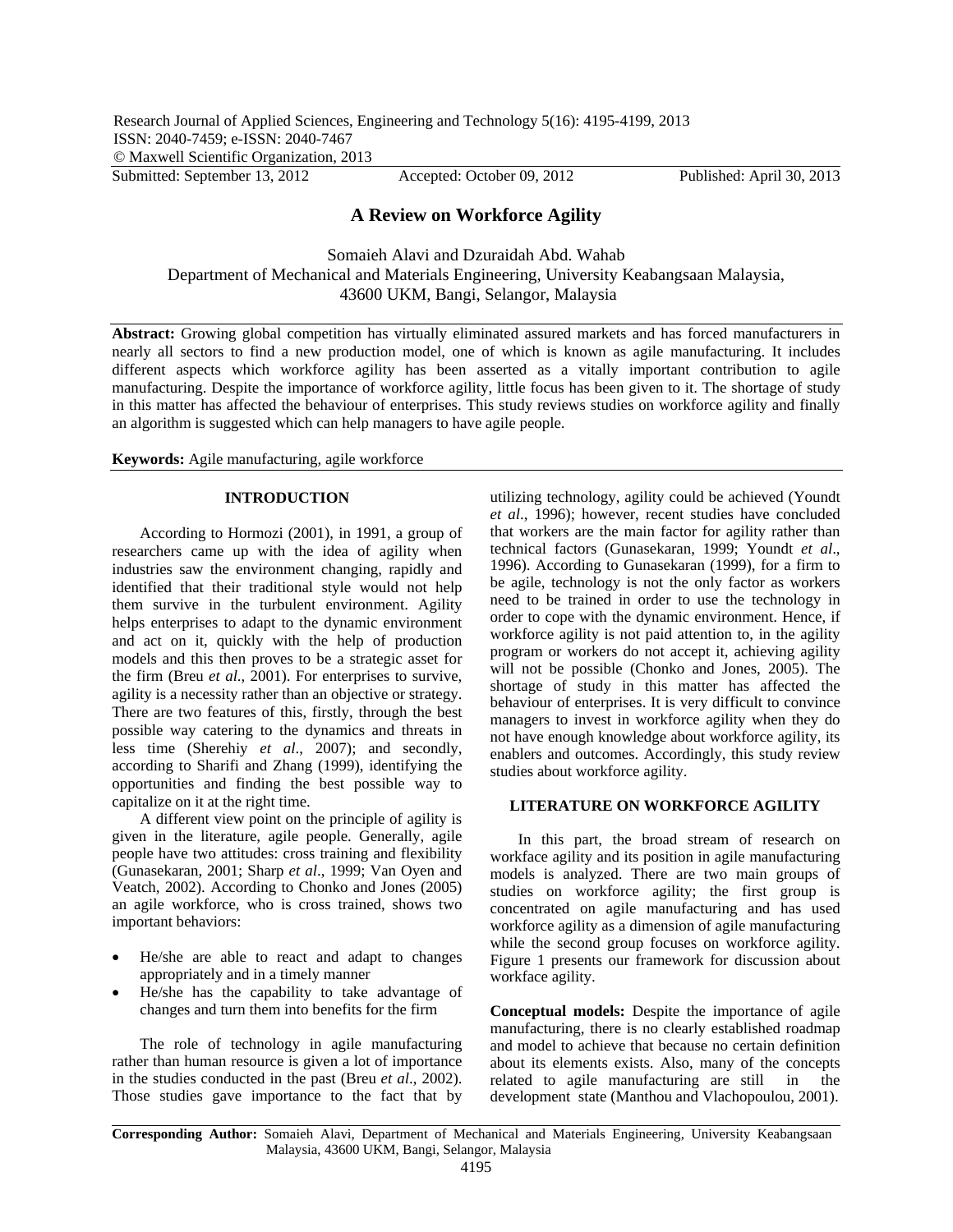

*Res. J. Appl. Sci. Eng. Technol., 5(16): 4195-4199, 2013* 

Fig. 1: A roadmap on workforce agility literature

Most researches on agile manufacturing rely on the agility model which was proposed by Sharifi and Zhang (1999). Despite the differences between current agility models, people are one of the common aspects of all models and thus this shows the importance of people in agile manufacturing. Table 1 presents characteristics of agile manufacturing models in relation to human resources.

Moreover, there are a few non-practical researches on workforce agility. Hopp and Oyen (2004) conducted a study which presented approaches for assessing and classifying manufacturing and service operations in terms of their suitability for use of cross-trained workers. They proposed a framework as agile workforce evaluation. Workforce agility architecture consists of three basic parts: cross-training skill pattern, worker coordination policy and team structure. Also, Plonka (1997) in his research addressed the demands that agile manufacturing initiatives will place on the current and emerging work force to achieve increasing levels of quality and flexibility with lower costs and shorter product life cycles. The characteristics of workers that can become agile are determined as learning and self-development; problem-solving ability; being comfortable with change, new ideas and new technologies. And finally, Dyer and Shafer (2003) in their research suggest an agility-oriented mindset and behavior of workers mediate the influence of organizational agility on the marketplace and improve organizational financial position. Generally, the first study has been concentrated on organizational strategy for making agile people while two recent study

| Author                | Characteristics of agile people        |
|-----------------------|----------------------------------------|
|                       | • Knowledgeable and skilled workforce  |
| Yusuf et al.(1999)    | • Motivated people                     |
|                       | $\bullet$ Flexible workforce           |
|                       | • Knowledge workers with skills in IT  |
|                       | • Multi-lingual                        |
|                       | • Empowered workers                    |
| Gunasekaran (1999)    | • Top management support               |
|                       | • Skill and knowledge exploitation     |
|                       | • Open sharing of information          |
|                       | • Continuous communication             |
| Manthou and           | • Training and trust                   |
| Vlachopoulou          | • Distribution and authority, resource |
| (2001)                | and review                             |
|                       | • Flexibility                          |
|                       | • Empowerment                          |
| Sharifi and Zhang     | • Knowledgeable people                 |
| (1999)                | • Organizational flexibility           |
|                       | • Adaptable structure                  |
|                       | • Multi-skilled people                 |
|                       | • Decentralization of decision making  |
| Bessant et al. (2002) | • Continuous learning                  |

Table 1: The human resource characteristics in agility models

discuss about the impact of workforce agility on enterprise performance.

**Practical research:** There are two main groups of empirical studies on workforce agility based on their methodology. The structural model is applied in the first group which two papers are fall in this group (Vazquez-Bustelo *et al*., 2007; Ye-Zhuang *et al*., 2006). The studies conducted by Vazquez-Bustelo *et al*. (2007) and Ye-Zhuang *et al*. (2006) focused on drivers and outcomes of agile manufacturing with agile workforce as one of the dimensions. In both studies, the similarity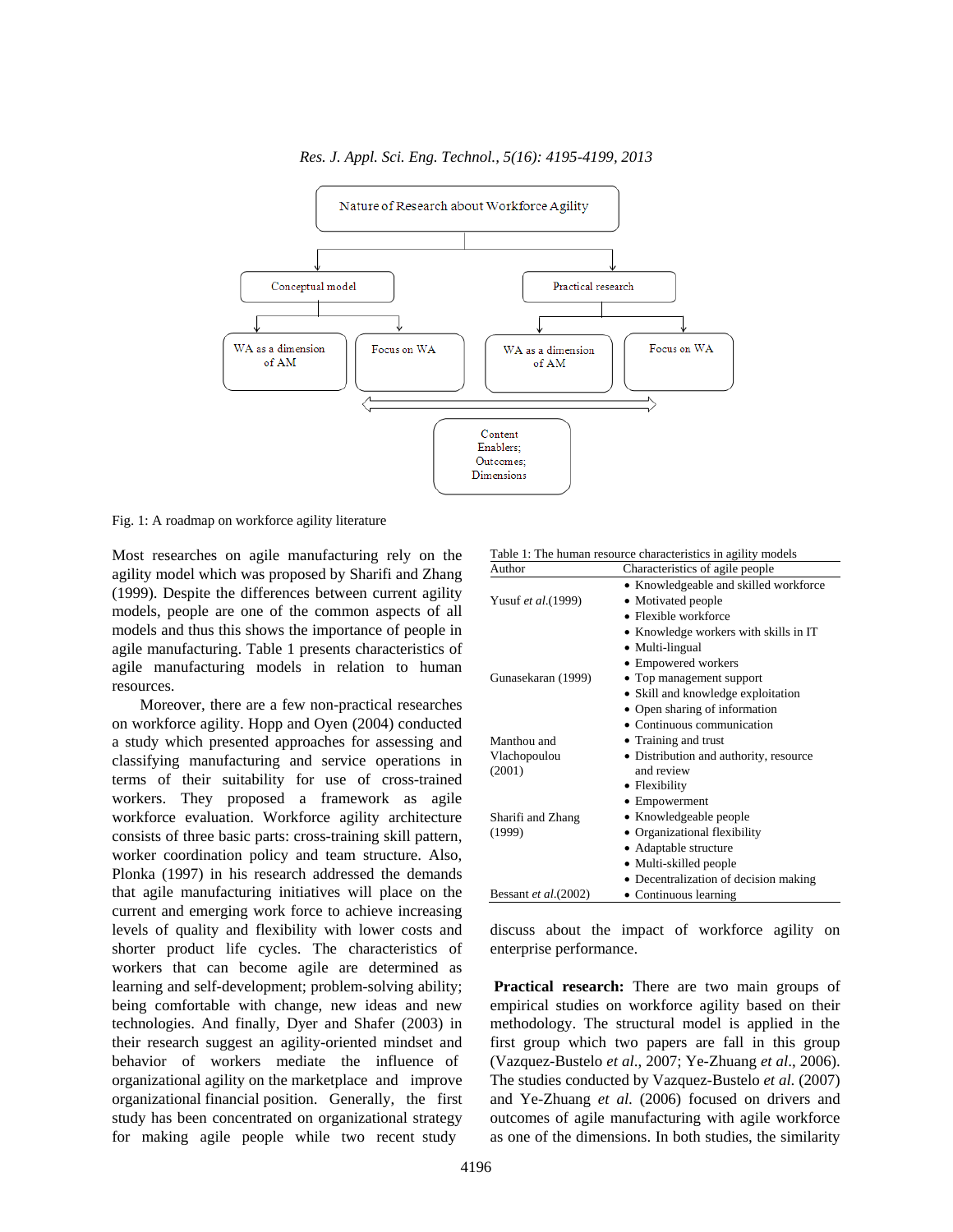of a few scales of agile workforce were found and based on the attributes of agile workforce as defined by Kidd (1994). According to him, when a creative management system exists in an organization along with employees that are skilled and motivated, the decision making authority is given to them, a teamwork is present with flexible support, high technology and learning and knowledge is managed appropriately by systems, agility will be happened. Moreover, both studies used a structural equation model (SEM) with second order structure (of agile manufacturing); so, it is not clear to what extent workforce agility affects manufacturing outcomes.

A different research methodology has been adopted by other researchers regarding workforce agility as a parts of agile manufacturing, including fuzzy logic as stated by Tsourveloudis and Valavanis (2002) and according to Eshlaghy *et al*. (2010) the exploratory methodology, the descriptive statistic (Sharp *et al*., 1999) and the discriminate analysis (Zhang and Sharifi, 2007).

In addition, several papers have been focused on workforce agility. The study conducted by Sumukadas and Sawhney (2004) develops and empirically tests a theoretical model of the influence of various managerial practices on workforce agility. They, Sumukadas and Sawhney (2004) measured workforce agility through operators' abilities to perform multiple tasks-a single item-while it does not explain the behavior of agile people completely. In most situations, agile people show initiative behavior while multiple tasks is about adaptive behavior. Also, the effect of a few organization strategies along with few job characteristics on workforce agility is examined by Sherehiy (2008). Three aspects of the adaptive performance (proactively, adaptability and resilience) are introduced in this research to evaluate the workforce agility. The two recent papers focused on antecedents of workforce agility while ignore the effect of workforce agility on manufacturing outcomes.

Beside those previous studies which were conducted in manufacturing companies, Bosco (2007) performed a study on workforce agility in some US hospitals. The author identified the relationship between environmental turbulence, workforce agility and patient outcomes. This study in contrast to recent research (Sherehiy, 2008; Sumukadas and Sawhney, 2004) because it was conducted in a service section. Moreover, this study examined the influence of workforce agility on outcomes while enablers of workforce agility were ignored in contrast to Sumukadas and Sawhney (2004) and Sherehiy (2008). All discussed papers in this parts (Bosco, 2007), Sumukadas and Sawhney (2004) and Sherehiy (2008) used SEM methodology. The results of those studies are summarized by Table 2.

Some indicator of workforce agility from an information technology perspective was suggested by Breu *et al*. (2001). By using exploratory method he showed that agile workforces acquire the five capabilities of intelligence, competencies and collaboration, culture and information systems.

Among the literature on workforce agility, Sherehiy *et al*. (2007) and Breu *et al*. (2001) are the only ones who determined some scales for measuring workforce agility. Indicators of workforce agility offered by Breu *et al*. (2002) are from an IT perspective while Sherehiy (2008) proposes a general scale for measuring workforce agility by utilizing work adjustment theory.

After reviewing studies which discusses directly or indirectly about human resource, we propose an

group culture;

Reference Predictors of Workforce Agility (WA)/Agile workforce(AW) WA/AW as WA scales Sherehiy (2008) Agility strategy (product; cooperation; organization; people) Work organization (job demand; job control; skill variety; job uncertainty; job complexity) DV Proactivity; Adaptability; Resilience; Sumukadas and Sawhney (2004) -Employee involvement Informationsharing training (multiple task skill, quality skill, group skill, leadership skill, business skill, team skill) salary-skill-basedpay improvement incentives non-monetaryincentives teambased production incentives Power sharing DV Multiple tasks Bosco (2007) • Turbulent environment Mediator Competency; collaboration; information system; intelligence;

Table 2: Practical research on workforce agility